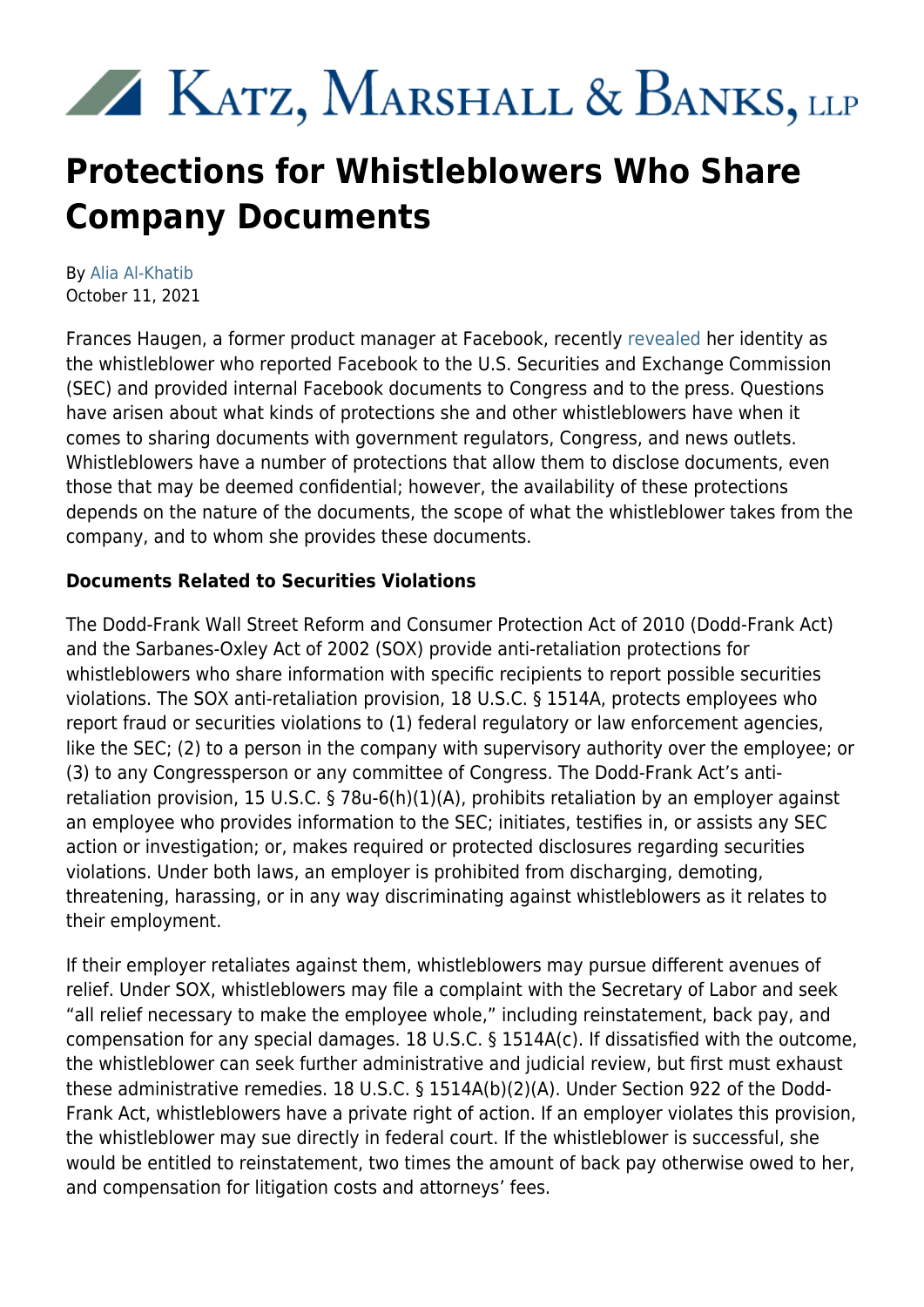Relevant SEC regulations, such as Commission Rule 21F-17, 17 C.F.R. § 240.21f-17, also protect whistleblowers. This regulation prohibits employers from impeding communications with the SEC about possible securities violations, including by enforcing or threatening to enforce [confidentiality agreements](https://kmblegal.com/sec-whistleblower-blog/sec-demonstrates-commitment-protecting-whistleblowers). This rule permits an individual to share documents, even those that the company may consider to be confidential, with the Commission in order to report possible securities violations. In Ms. Haugen's case, according to the [Wall Street](https://www.wsj.com/articles/the-facebook-whistleblower-frances-haugen-does-the-law-protect-her-11633453696?mod=searchresults_pos1&page=1) [Journal](https://www.wsj.com/articles/the-facebook-whistleblower-frances-haugen-does-the-law-protect-her-11633453696?mod=searchresults_pos1&page=1), Facebook has a confidentiality agreement in place that generally prohibits her from sharing proprietary information, but it allows her to communicate with regulators, Congress, and law enforcement. Other companies may have confidentiality agreements that are written more broadly, which might violate SEC Rule 21F-17.

Only the SEC can enforce this Rule 21F-17, and it has enforced it against companies with confidentiality agreements that impede an employee's communications with the SEC. In one [instance](https://www.sec.gov/litigation/admin/2016/34-78528.pdf), a company had a provision in its severance agreement that required the departing employee to notify the company about any third-party disclosures. The SEC determined that the agreement violated Rule 21F-17 because it did not exempt communications with the Commission, and therefore created an impediment to a potential whistleblower's communications with the SEC. The SEC Division of Examinations has also affirmatively [reviewed](https://www.sec.gov/ocie/announcement/ocie-2016-risk-alert-examining-whistleblower-rule-compliance.pdf) companies' documents, including compliance manuals, employment agreements, and severance agreements, to ensure that these polices are consistent with the protections afforded to whistleblowers under Rule 21F-17. Therefore, even where there are contractual prohibitions against sharing information with third parties, whistleblowers are nonetheless protected when they share internal documents with the Commission to report possible securities violations.

In addition to anti-retaliation protections, the Dodd-Frank Act created the [SEC Whistleblower](https://www.kmblegal.com/practice-areas/sec-whistleblower-law) [Program](https://www.kmblegal.com/practice-areas/sec-whistleblower-law), which incentivizes individuals to come forward with information about possible securities violations. The Program offers monetary awards to whistleblowers who provide the SEC with original information leading to an enforcement action that results in over \$1 million in monetary sanctions. A whistleblower's right to seek an award under the Program cannot be waived by contract, such as a severance agreement, as the Commission [concluded](https://www.sec.gov/litigation/admin/2016/34-78590.pdf) in a past order, because the SEC views such a prohibition as an impediment to the whistleblower's communications with the Commission and therefore a violation of Rule 21F-17. More information on navigating the Program can be found in the [SEC Whistleblower Practice Guide.](https://www.kmblegal.com/sites/default/files/SEC-Whistleblower-Practice-Guide.pdf)

#### **Documents Related to Fraud on the Government**

Government contractors working in the tech industry may also be protected by the [False](https://www.kmblegal.com/resources/qui-tamfalse-claims-act) [Claims Act](https://www.kmblegal.com/resources/qui-tamfalse-claims-act) (FCA), 31 U.S.C. § 3729, et seq., if they report fraud on the government. The FCA prohibits the intentional presentation of false claims to the government for payment, which can include providing false information in connection with any claim for payment, and it allows private citizens to file a lawsuit on behalf of the government, known as a qui tam action. The FCA also includes an anti-retaliation provision, which prohibits retaliation against individuals who undertake "lawful acts . . . in furtherance of" a *qui tam* action or "other efforts to stop one or more violations" of the FCA.

In pursuing claims under the FCA, whistleblowers, known as relators in the qui tam context, may disclose documents to the government that their employers consider confidential when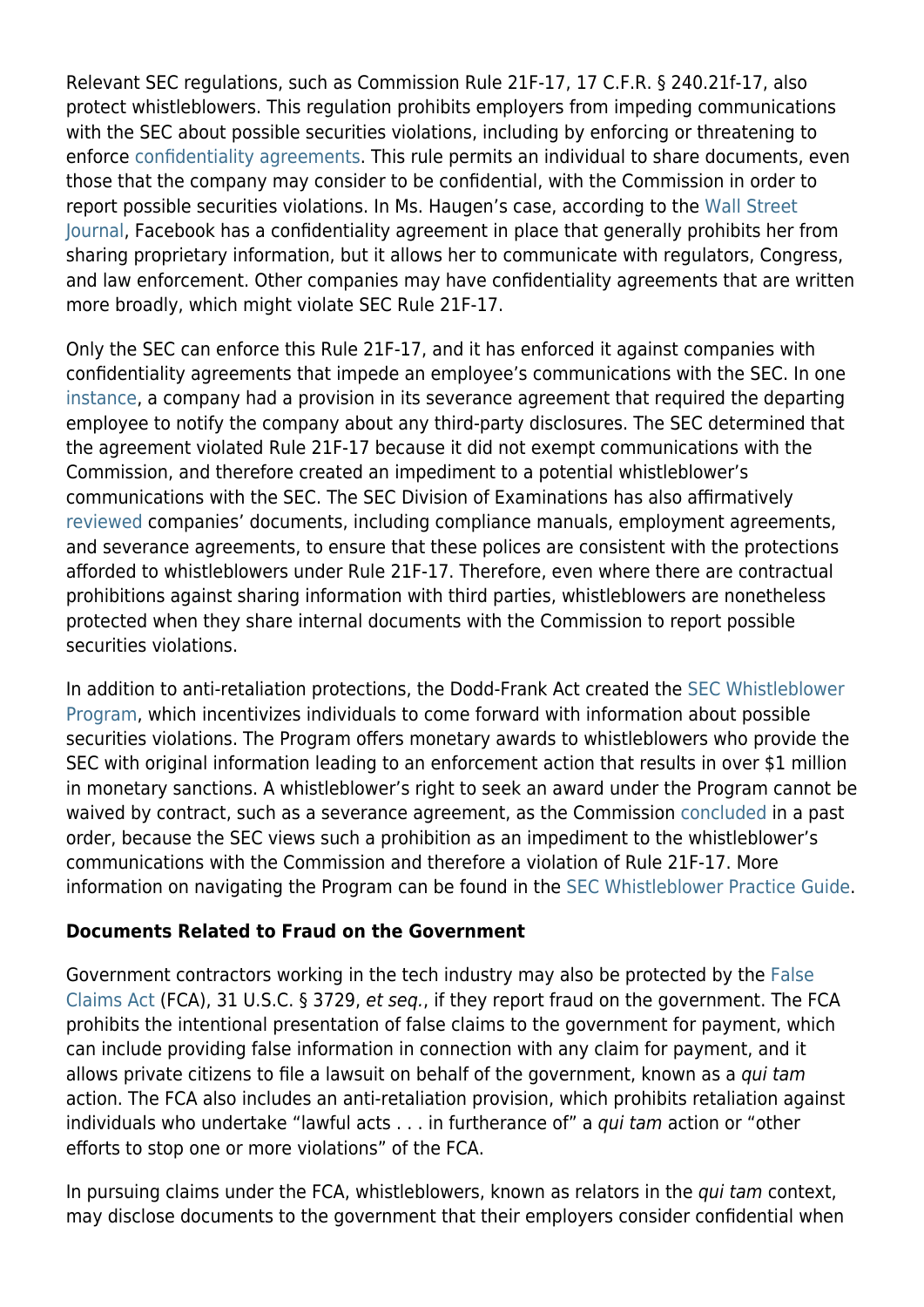these documents are reasonably necessary to support the fraud allegations. For example, a court dismissed counterclaims for breach of contract alleging that an employee-whistleblower violated the confidentiality agreement by disclosing documents to the government and noted the strong public policy that protects whistleblowers from retaliation for reporting allegations of fraud to the government[.\[1\]](https://www.kmblegal.com/printpdf/2504#_ftn1) However, whistleblowers must be careful not to take documents beyond those that show fraud, and relators who have indiscriminately taken large quantities of documents have not been afforded protections from claims by the employer for breach of contract[.\[2\]](https://www.kmblegal.com/printpdf/2504#_ftn2)

### **Limitations and Potential Risks of Document Disclosures**

While the FCA, SOX, and the Dodd-Frank Act provide robust protections to whistleblowers who report wrongdoing to government regulators, law enforcement agencies, or Congress, these laws do not provide absolute protection. The availability of protection for taking confidential documents depends on what the whistleblower takes, how much material she takes, and to whom she gives it.

If a whistleblower has information that may be deemed attorney-client privileged, for example, she should be careful not to disclose this information to any third party and should speak with a whistleblower attorney before making such a disclosure. Similarly, disclosures made to news outlets are not afforded the same protections as disclosures made to regulators, law enforcement agencies, or Congress. Nearly a decade ago, the Ninth Circuit held that disclosures to media outlets were not protected by SOX[.\[3\]](https://www.kmblegal.com/printpdf/2504#_ftn3) Whistleblower protections for disclosures made to the press vary depending on the particular state or federal law, as well as the specific context and circumstances of the disclosure,[\[4\]](https://www.kmblegal.com/printpdf/2504#_ftn4) so it is important to proceed cautiously and to seek the advice of a whistleblower attorney before sharing information with media outlets.

Further, if a whistleblower takes information that constitutes an employer's trade secrets, the employer could sue for misappropriation of trade secrets. Such whistleblowers may have protection under the [Defend Trade Secrets Act](https://www.kmblegal.com/sites/default/files/Will-DTSA-Whistleblower-Protection-Be-A-Game-Changer.pdf) (the "DTSA"), which includes a safe harbor provision for whistleblowers in certain circumstances. The DTSA provides immunity from civil or criminal liability under any federal or state trade secret law for disclosure of a trade secret that is made either: (1) in confidence to government officials or to an attorney "solely for the purpose of reporting or investigating a suspected violation of law" or (2) in a complaint or other document in a legal proceeding, if that document is filed under seal. Whistleblowers may invoke this immunity when faced with an employer's claim for misappropriation of trade secrets, but only if they disclosed the documents in one of these two circumstances.[\[5\]](https://www.kmblegal.com/printpdf/2504#_ftn5)

Potential whistleblowers also should consider whether their actions might violate the Computer Fraud and Abuse Act ("CFAA") if they use their computers to access their employer's documents to provide support for their whistleblower claims. In general, whistleblowers should not fear prosecution under the CFAA so long as they access a computer with authorization and do not obtain information located in areas on the computer to which their access is prohibited. In [Van Buren v. United States](https://www.supremecourt.gov/opinions/20pdf/19-783_k53l.pdf), 141 S.Ct. 1648 (2021), the Supreme Court held that an individual violates the law only when she accesses information that she is prohibited from accessing. This ruling [protects](https://www.kmblegal.com/whistleblower-blog/whistleblowers-accessing-company-documents-likely-will-not-be-prosecuted-under) whistleblowers, who prior to the Court's opinion may have faced a CFAA claim by the employer for gathering documentary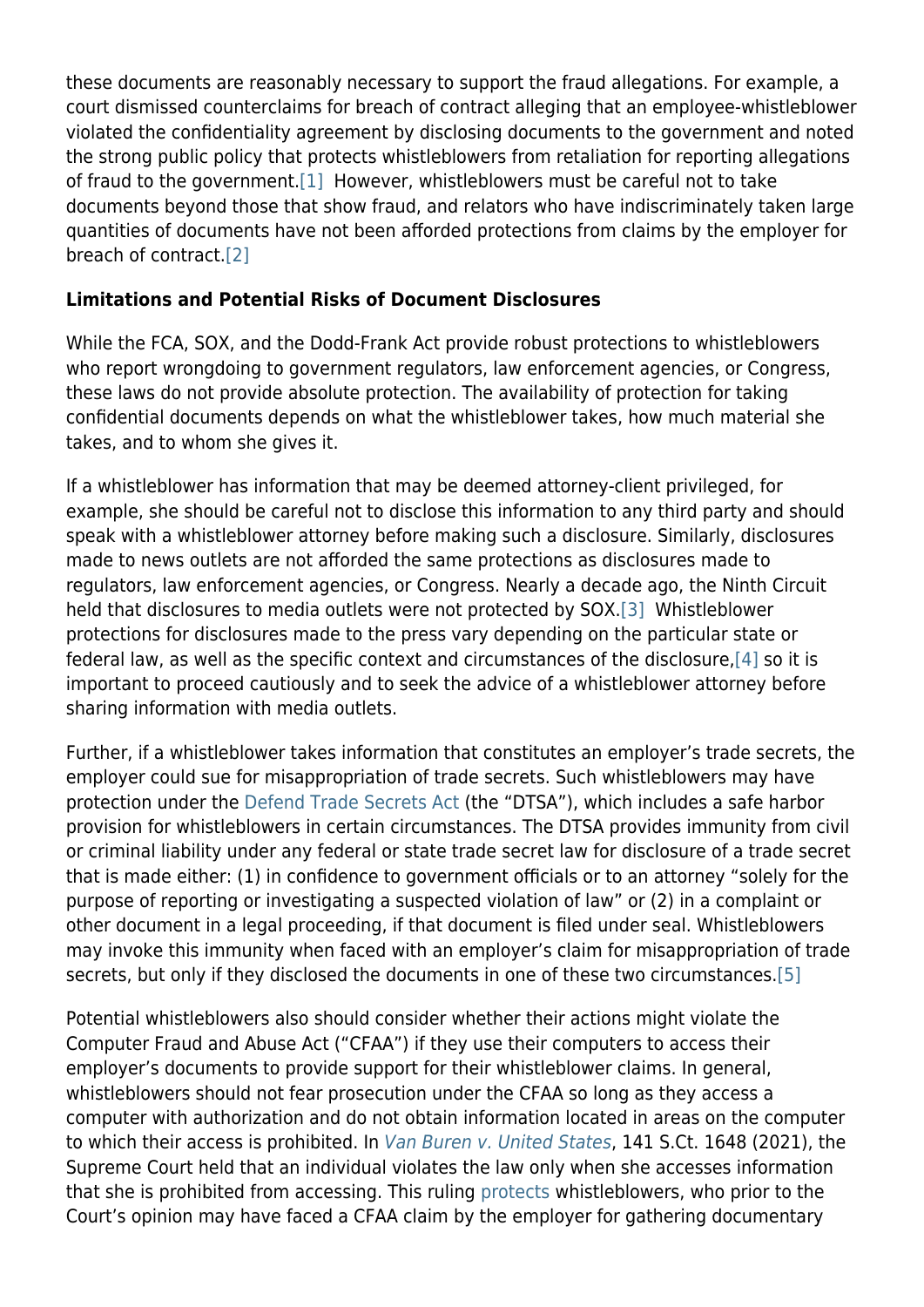evidence for the purpose of supporting a whistleblower claim even though the whistleblower had not exceeded her authorized access on the employer's computer. Even so, the interpretation of the CFAA under Van Buren means whistleblowers should be careful not to access areas of a computer that are off limits to them (*i.e.*, specific folders with restricted access for only certain levels of employees to which the whistleblower does not belong), regardless of whether their purpose is to gather evidence to support their whistleblower claim.

Finally, employees should understand that the whistleblower laws discussed above do not protect disclosures to the press. In the case of Ms. Haugen, it is possible that Facebook could pursue an action against her for providing internal documents to media outlets, including claims for breach of contract or misappropriation of trade secrets. KMB partner [Lisa Banks](https://www.cnn.com/videos/tech/2021/10/04/whistleblower-attorney-explains-facebook-whistleblower.cnn) [spoke with CNN](https://www.cnn.com/videos/tech/2021/10/04/whistleblower-attorney-explains-facebook-whistleblower.cnn) about these potential risks in Ms. Haugen's case.

#### **Conclusion**

Whistleblowers like Ms. Haugen are integral to holding companies accountable and assisting state and federal agencies in investigations against companies that may have engaged in serious misconduct. Strong public policy favors allowing whistleblowers to raise complaints without fear of retaliation from their employers. Whistleblowers have a number of protections available to them if they share documents with government regulators, law enforcement, or Congress, yet they should proceed cautiously and consult with an attorney before disclosing documents to the press. An experienced whistleblower lawyer can assist employees in understanding the scope of their rights and how to proceed in a manner that maximizes the protections and incentives available to them.

[\[1\]](https://www.kmblegal.com/printpdf/2504#_ftnref1) See U.S. ex rel. Cieszynski Lifewatch Servs., Inc., 2016 WL 2771798, at \*5 (N.D. III. May 13, 2016)

[\[2\]](https://www.kmblegal.com/printpdf/2504#_ftnref2) See, e.g., U.S. ex rel. Cafasso v. Gen. Dynamics C4 Sys., Inc., 637 F.3d 1047, 1062 (9th Cir. 2011) (concluding that the relator's "grabbing of tens of thousands of documents" was too overbroad and unreasonable to warrant protection from liability for breach of contract for violating the employer's confidentiality agreement).

[\[3\]](https://www.kmblegal.com/printpdf/2504#_ftnref3) Tides v. The Boeing Co., 644 F.3d 809 (9th Cir. 2011).

[\[4\]](https://www.kmblegal.com/printpdf/2504#_ftnref4) Compare Pacheco v. Waldrop, 84 F. Supp. 3d 606, 609 (W.D. Ky. 2015) (holding that complaints made to newspapers did not qualify as protected disclosures for the purpose of protections under the Kentucky Whistleblower Act) with Dep't of Homeland Sec. v. MacLean, 574 U.S. 383, 398-99 (2015) (holding that the federal employee-whistleblower's public disclosures made to media were not "specifically prohibited by law" and were therefore entitled to protections under the Whistleblower Protection Act); Chambers v. Dep't of Interior, 602 F.3d 1370, 1378-79 (Fed. Cir. 2010) (concluding that statements made by a federal government employee to a newspaper about a substantial and specific danger to public health or safety were protected disclosures under the Whistleblower Protection Act).

[\[5\]](https://www.kmblegal.com/printpdf/2504#_ftnref5) See FirstEnergy Corp. v. Pircio, --- F. Supp. 3d ---, 2021 WL 857107, at\*4-5 (N.D. Ohio Mar. 8, 2021) (concluding that the defendant-employee who shared documents with his attorney, who then provided